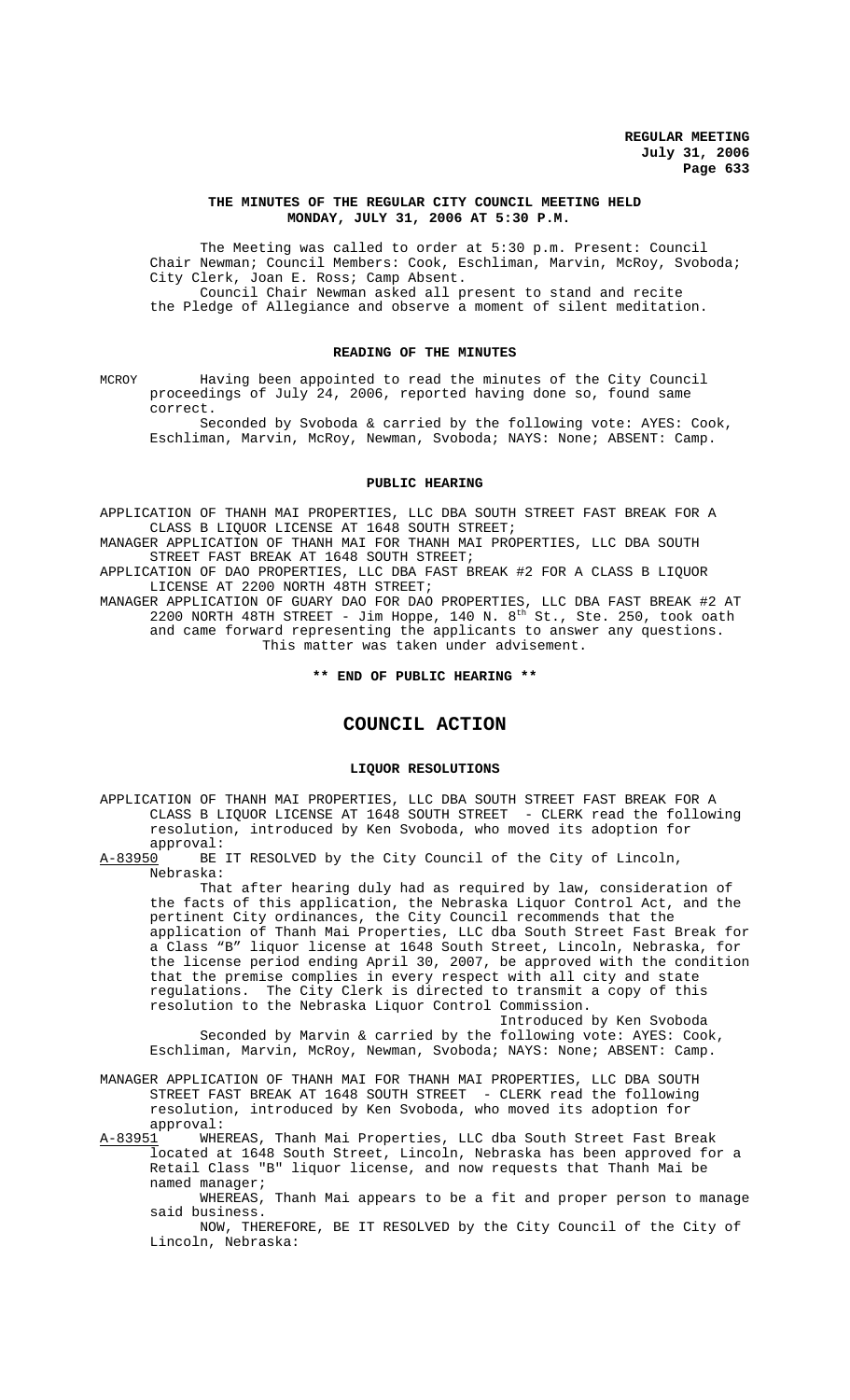That after hearing duly had as required by law, consideration of the facts of this application, the Nebraska Liquor Control Act, and the pertinent City ordinances, the City Council recommends that Thanh Mai be approved as manager of this business for said licensee. The City Clerk is directed to transmit a copy of this resolution to the Nebraska Liquor Control Commission.

Introduced by Ken Svoboda Seconded by Marvin & carried by the following vote: AYES: Cook, Eschliman, Marvin, McRoy, Newman, Svoboda; NAYS: None; ABSENT: Camp.

APPLICATION OF DAO PROPERTIES, LLC DBA FAST BREAK #2 FOR A CLASS B LIQUOR LICENSE AT 2200 NORTH 48TH STREET - CLERK read the following resolution, introduced by Ken Svoboda, who moved its adoption for

approval:<br><u>A-83952</u> BE BE IT RESOLVED by the City Council of the City of Lincoln, Nebraska:

That after hearing duly had as required by law, consideration of the facts of this application, the Nebraska Liquor Control Act, and the pertinent City ordinances, the City Council recommends that the application of Dao Properties, LLC dba Fast Break #2 for a Class "B" liquor license at 2200 North 48th Street, Lincoln, Nebraska, for the license period ending April 30, 2007, be approved with the condition that the premise complies in every respect with all city and state regulations. The City Clerk is directed to transmit a copy of this resolution to the Nebraska Liquor Control Commission.

Introduced by Ken Svoboda Seconded by Marvin & carried by the following vote: AYES: Cook, Eschliman, Marvin, McRoy, Newman, Svoboda; NAYS: None; ABSENT: Camp.

MANAGER APPLICATION OF GUARY DAO FOR DAO PROPERTIES, LLC DBA FAST BREAK #2 AT 2200 NORTH 48TH STREET - CLERK read the following resolution,

introduced by Ken Svoboda, who moved its adoption for approval:<br>A-83953 WHEREAS, Dao Properties, LLC dba Fast Break #2 located at WHEREAS, Dao Properties, LLC dba Fast Break #2 located at 2200 North 48th Street, Lincoln, Nebraska has been approved for a Retail Class "B" liquor license, and now requests that Quary Dao be named manager;

WHEREAS, Quary Dao appears to be a fit and proper person to manage said business.

NOW, THEREFORE, BE IT RESOLVED by the City Council of the City of Lincoln, Nebraska:

That after hearing duly had as required by law, consideration of the facts of this application, the Nebraska Liquor Control Act, and the pertinent City ordinances, the City Council recommends that Quary Dao be approved as manager of this business for said licensee. The City Clerk is directed to transmit a copy of this resolution to the Nebraska Liquor Control Commission.

Introduced by Ken Svoboda Seconded by Marvin & carried by the following vote: AYES: Cook, Eschliman, Marvin, McRoy, Newman, Svoboda; NAYS: None; ABSENT: Camp.

# ORDINANCES - 2<sup>ND</sup> READING & RELATED RESOLUTIONS (as required)

AMENDING SECTIONS 10.16.030 AND 10.16.040 OF THE LINCOLN MUNICIPAL CODE BY MAKING ADDITIONAL AMENDMENTS TO THE PENALTY PROVISIONS FOR DRIVING UNDER THE INFLUENCE AND REFUSAL TO SUBMIT TO ALCOHOL TESTING TO CONFORM WITH PENALTIES PROSCRIBED BY STATE STATUTES AS REQUIRED BY LAW - CLERK read an ordinance, introduced by Annette McRoy, amending Sections 10.16.030 and 10.16.040 of the Lincoln Municipal Code by amending penalty provisions for driving under the influence and refusal to submit to alcohol testing to conform with changes made in state statutes as required by law; repealing Sections 10.16.030 and 10.16.040 of the Lincoln Municipal Code as hitherto existing; and declaring an emergency, the second time.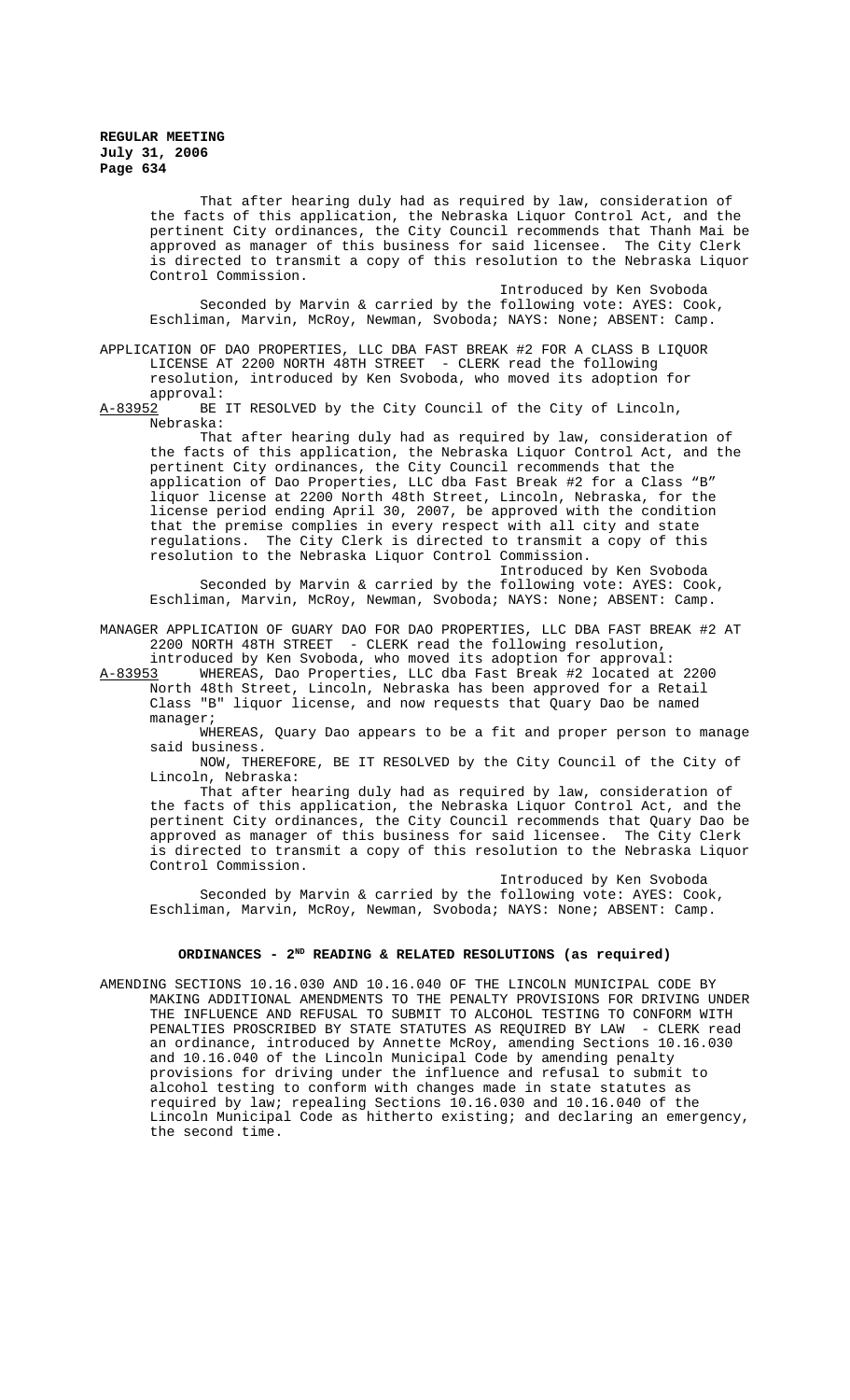#### **RESOLUTIONS**

ACCEPTING THE REPORT OF NEW AND PENDING CLAIMS AGAINST THE CITY AND APPROVING DISPOSITION OF CLAIMS SET FORTH FOR THE PERIOD OF JULY 1 - 15, 2006 - CLERK read the following resolution, introduced by Annette McRoy, who moved its adoption:<br>A-83954 BE IT RESOLVE BE IT RESOLVED by the City Council of the City of Lincoln, Nebraska: That the claims listed in the attached report, marked as Exhibit "A", dated July 17, 2006, of various new and pending tort claims filed against the City of Lincoln with the Office of the City Attorney or the Office of the City Clerk, as well as claims which have been disposed of, are hereby received as required by <u>Neb. Rev. Stat.</u> § 13-905 (Reissue 1997). The dispositions of claims by the Office of the City Attorney, as shown by the attached report, are hereby approved:<br>
<u>DENIED</u> ALLOWED O DENIED<br>
Timberline LLC<br>  $\frac{0.07}{0.411.18}$   $\frac{0.07}{0.411.18}$   $\frac{0.07}{0.411.18}$   $\frac{0.07}{0.071}$   $\frac{0.07}{0.071}$ Timberline John R. Kotopka 512.76<br>250,000.00 Candace S. Porter 512.76 Donna Hatfield & Earl Hatfield 250,000.00 Allied Insurance (Claim No. 26E64022)  $3,564.25$ <br>Carol Walbrecht 273.82 Carol Walbrecht 273.82<br>
C.M. Dale 61.60 C.M. Dale 61.60<br>Pernell D. Crump Pernell D. Crump NAS<br>
Lonnie Athev 2.917.55 Lonnie Athey 2,917.55 Vicki Ritterling NAS\* Liza Tanihara 1,168.98 Jack Douglass NAS\* Connie Fortney 50,000.00<br>Richard Singer 53.00 Richard Singer 53.00<br>10 P. Kraenzel 10 (293.83) Jody P. Kraenzel \*No Amount Specified

The City Attorney is hereby directed to mail to the various claimants listed herein a copy of this resolution which shows the final disposition of their claim.

Introduced by Annette McRoy Seconded by Marvin & carried by the following vote: AYES: Cook, Eschliman, Marvin, McRoy, Newman, Svoboda; NAYS: None; ABSENT: Camp.

#### **PETITIONS AND COMMUNICATIONS**

LINCOLN AIRPORT AUTHORITY RESOLUTION NO. 472 STATING THAT NO TAX LEVY SHOULD BE MADE FOR AIRPORT PURPOSES FOR THE FISCAL YEAR BEGINNING JULY 1, 2006 - CLERK presented said report which was placed on file in the Office of the City Clerk. **(54-2)**

SETTING THE HEARING DATE OF MONDAY, AUGUST 14, 2006 AT 1:30 P.M. FOR THE MAN.APP. OF DOUGLAS LARKINS FOR U-STOP CONVENIENCE SHOP LOCATED AT 3244 CORNHUSKER HWY - CLERK read the following resolution, introduced by Ken Svoboda, who moved its adoption:

A-83955 BE IT RESOLVED by the City Council, of the City of Lincoln, that a hearing date is hereby set for Mon., August 14, 2006 at 1:30 p.m. or as soon thereafter as possible in the City Council Chambers, County-City Building, 555 S. 10<sup>th</sup> St., Lincoln, NE, for Man. Application of Douglas Larkins for U-Stop Convenience Shop located at 3244 Cornhusker Hwy. If the Police Dept. is unable to complete the investigation by said time, a new hearing date will be set.

Introduced by Ken Svoboda Seconded by Cook & carried by the following vote: AYES: Cook, Eschliman, Marvin, McRoy, Newman, Svoboda; NAYS: None; ABSENT: Camp.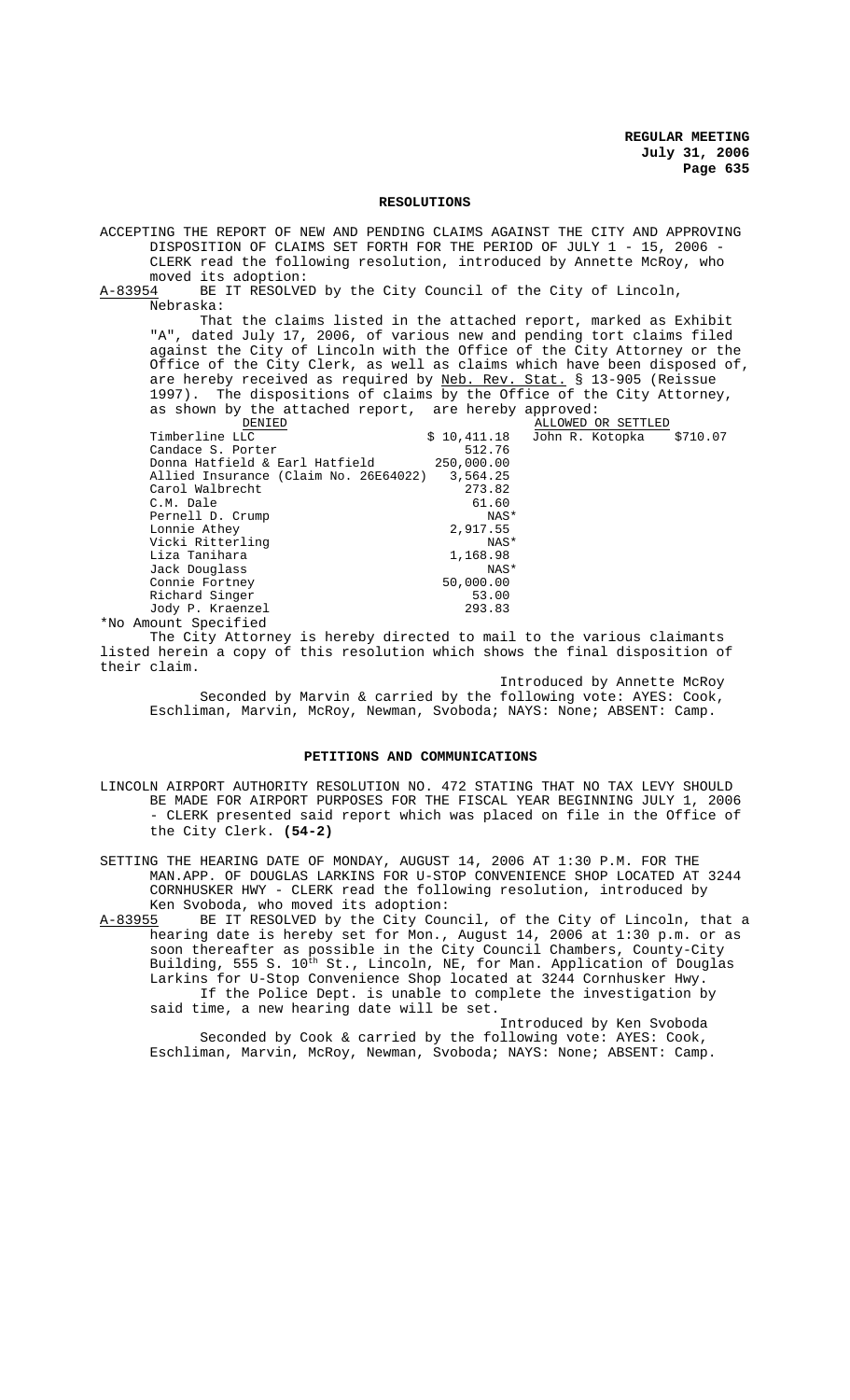SETTING THE HEARING DATE OF MONDAY, AUGUST 14, 2006 AT 1:30 P.M. FOR THE APP. OF OSTIGUIN, DAGOBERTO DBA TAQUERIA EL COMAL FOR A CLASS C LIQUOR LICENSE LOCATED AT 125 WEST O STREET - CLERK read the following

resolution, introduced by Ken Svoboda, who moved its adoption:<br>A-83956 BE IT RESOLVED by the City Council, of the City of Linco BE IT RESOLVED by the City Council, of the City of Lincoln, that a hearing date is hereby set for Mon., August 14, 2006 at 1:30 p.m. or as soon thereafter as possible in the City Council Chambers, County-City Building, 555 S. 10<sup>th</sup> St., Lincoln, NE, for Application of Ostiguin, Dagoberto dba Taqueria El Comal for a Class C liquor license located at 125 West O Street.

If the Police Dept. is unable to complete the investigation by said time, a new hearing date will be set.

Introduced by Ken Svoboda Seconded by Cook & carried by the following vote: AYES: Cook, Eschliman, Marvin, McRoy, Newman, Svoboda; NAYS: None; ABSENT: Camp.

- SETTING THE HEARING DATE OF MONDAY, AUGUST 14, 2006 AT 1:30 P.M. FOR MICHAEL MARTS, INC. DBA MICHAEL MARTS FOR A CLASS D LIQUOR LICENSE LOCATED AT 2801 NW 49TH STREET - CLERK read the following resolution, introduced by Ken Svoboda, who moved its adoption:
- A-83957 BE IT RESOLVED by the City Council, of the City of Lincoln, that a hearing date is hereby set for Mon., August 14, 2006 at 1:30 p.m. or as soon thereafter as possible in the City Council Chambers, County-City Building, 555 S. 10<sup>th</sup> St., Lincoln, NE, for Application of Michael Marts, Inc. Dba Michael Marts for a Class D liquor license located at 2801 NW 49th Street.

Introduced by Ken Svoboda Seconded by Cook & carried by the following vote: AYES: Cook, Eschliman, Marvin, McRoy, Newman, Svoboda; NAYS: None; ABSENT: Camp.

- SETTING THE HEARING DATE OF MONDAY, AUGUST 21, 2006 AT 1:30 P.M. FOR THE APP. OF NEBRASKA CVS PHARMACY LLC DBA CVS/PHARMACY 8626 AT 130-B N 66 $^{TH}$  ST.,  $\texttt{CVS}/\texttt{PHARMACY}$  8610 AT 2711 S.  $48^{\texttt{TH}}$  ST.,  $\texttt{CVS}/\texttt{PHARMACY}$  8616 AT 5500 S. 56 $^{\texttt{TH}}$ ST.,CVS/PHARMACY 8615 AT 1401 SUPERIOR ST. FOR A CLASS C LIQUOR LICENSE - CLERK read the following resolution, introduced by Ken Svoboda, who moved its adoption:<br>A-83958 BE IT RESOLVE
- BE IT RESOLVED by the City Council, of the City of Lincoln, that a hearing date is hereby set for Mon., August 21, 2006 at 1:30 p.m. or as soon thereafter as possible in the City Council Chambers, County-City Building, 555 S. 10<sup>th</sup> St., Lincoln, NE, for Application of Nebraska CVS Pharmacy, LLC dba CVS/Pharmacy 8626 at 130-B N. 66<sup>th</sup> St.;CVS/Pharmacy 8610 S. 48<sup>th</sup> St.; CVS/Pharmacy 8616 at 5500 S. 56<sup>th</sup> St.; CVS/Pharmacy 8615 at 1401 Superior St. for a Class C liquor license.

If the Police Dept. is unable to complete the investigation by said time, a new hearing date will be set.

Introduced by Ken Svoboda Seconded by Cook & carried by the following vote: AYES: Cook, Eschliman, Marvin, McRoy, Newman, Svoboda; NAYS: None; ABSENT: Camp.

#### **REPORTS TO CITY OFFICERS**

- CLERK'S LETTER AND MAYOR'S APPROVAL OF RESOLUTIONS AND ORDINANCES PASSED BY COUNCIL ON JULY 17, 2006 - CLERK presented said report which was placed on file in the Office of the City Clerk.
- CLERK'S LETTER AND MAYOR'S APPROVAL OF RESOLUTIONS AND ORDINANCES PASSED BY COUNCIL ON JULY 24, 2006 - CLERK presented said report which was placed on file in the Office of the City Clerk.
- REPORT FROM CITY TREASURER OF FRANCHISE TAX FOR THE MONTH OF MAY, 2006 FROM AQUILA - CLERK presented said report which was placed on file in the Office of the City Clerk. **(16-1)**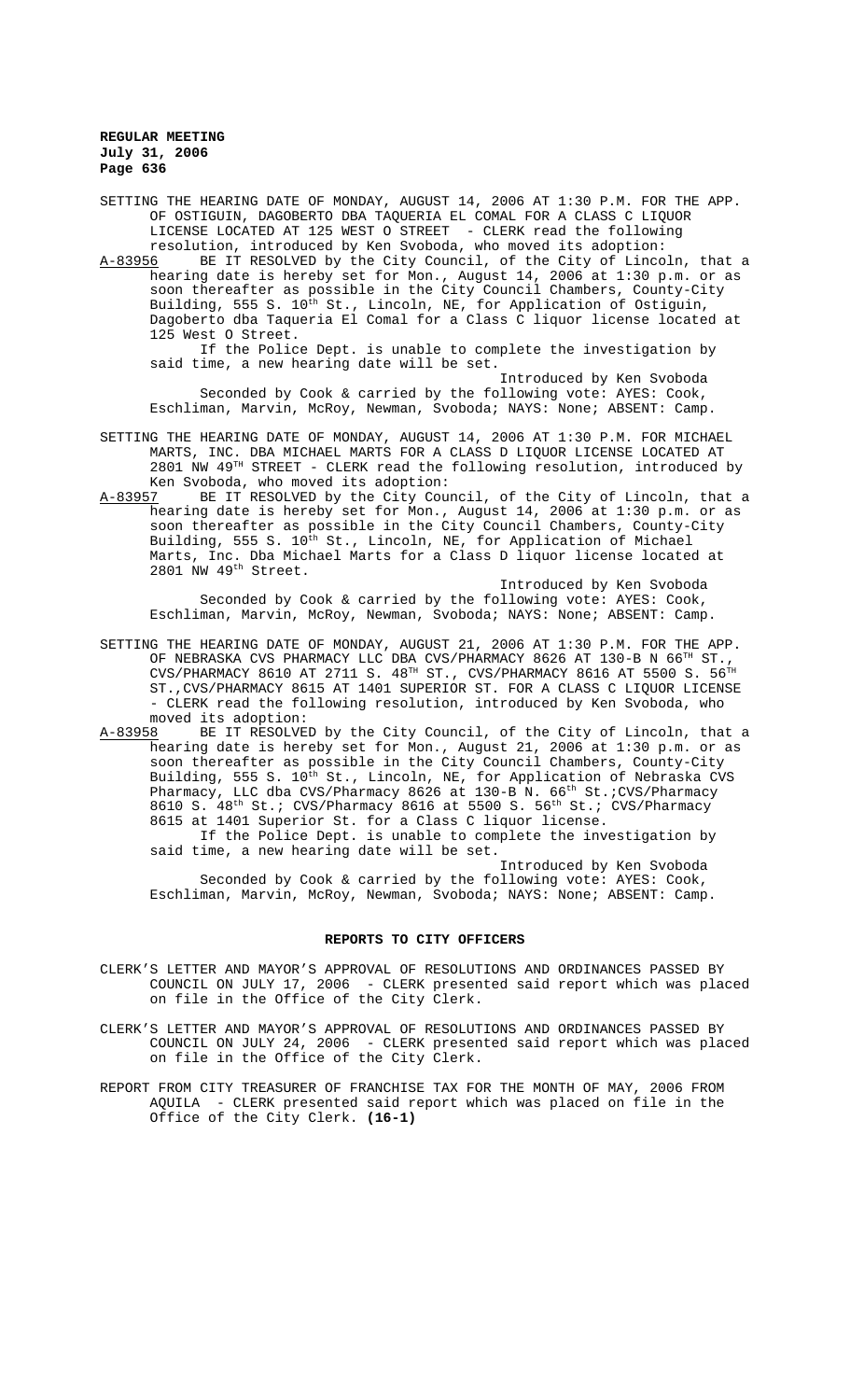- REPORT FROM CITY TREASURER OF TELECOMMUNICATION OCCUPATION TAX FOR THE MONTH OF APRIL, 2006: ALLTEL NEBRASKA, ALLTEL COMM. OF NEBRASKA, ALLTEL, USCOC OF GREATER IOWA, NEBRASKA TECHNOLOGY & TELECOMM., AT&T COMM. OF MIDWEST, ALLTEL SYSTEMS OF THE MIDWEST, NEW CINGULAR WIRELESS, CRICKET, MCLEOD USA, TELECORP, INTELLICALL OPERATOR, UCN, ONSTAR, TRANS NATIONAL, VIRGIN MOBILE USA, USCOC OF NEBRASKA/KANSAS, ATI, BELL ATLANTIC, BROADWING, WORKING ASSETS FUNDING SERVICE, BROADBAND DYNAMICS, QWEST, CIMCO, BUSINESS PROD. SOLUTIONS, TELEPLUS WIRELESS, VERIZON SELECT, PRIMUS, ACN, COVISTA, XO COMM., ANDIAMO TELECOM., GLOBAL CROSSING, CINCINNATI BELL ANY DISTANCE, KDDI AMERICA, IBM GLOBAL, TRACFONE WIRELESS, EARTHLINK, VOICECOM, QUANTUM SHIFT; MAY, 2006: NEXTEL PARTNERS, SPRINT SPECTRUM, ALLTEL NEBRASKA, ALLTEL SYSTEMS OF THE MIDWEST, D&D COMM., TWC INFO SERVICES OF NEBRASKA, SPRINT COMM., NETWORK BILLING SYSTEMS, NEBRASKA LINCOLN BUSINESS, LDMI, AFFINITY NETWORK, NEXTEL WEST, GLOBALCOM, LIGHTYEAR NETWORK SOLUTIONS, BT AMERICAS, ZONE TELECOM, GTC TELECOM, NOS COMM., TRI-M COMM., ACCERIS, SBC LONG DISTANCE, NOSVA, EXCEL TELECOMM., VARTEC, ATS MOBILE, 360NETWORKS USA - CLERK presented said report which was placed on file in the Office of the City Clerk. **(20)**
- APPOINTING CLYDE TYNDALL TO THE LINCOLN COMMISSION ON HUMAN RIGHTS TO FILL AN UNEXPIRED THREE-YEAR TERM EXPIRING DECEMBER 31, 2007 - CLERK read the following resolution, introduced by Annette McRoy, who moved its
- adoption:<br><u>A-83959</u> BE BE IT RESOLVED by the City Council of the City of Lincoln, Nebraska:

That the appointment of Clyde Tyndall to the Lincoln Commission on Human Rights to fill an unexpired three-year expiring December 31, 2007 is hereby approved.

Introduced by Annette McRoy Seconded by Marvin & carried by the following vote: AYES: Cook, Eschliman, Marvin, McRoy, Newman, Svoboda; NAYS: None; ABSENT: Camp.

APPOINTING RUTH JONES TO THE CITY PERSONNEL BOARD TO FILL AN UNEXPIRED FIVE-YEAR TERM EXPIRING JUNE 22, 2010 - CLERK read the following resolution, introduced by Annette McRoy, who moved its adoption:

A-83960 BE IT RESOLVED by the City Council of the City of Lincoln, Nebraska:

That the appointment of Ruth Jones to the City Personnel Board to fill an unexpired five-year expiring June 22, 2010 is hereby approved. Introduced by Annette McRoy

Seconded by Marvin & carried by the following vote: AYES: Cook, Eschliman, Marvin, McRoy, Newman, Svoboda; NAYS: None; ABSENT: Camp.

### ORDINANCES - 1<sup>st</sup> READING & RELATED RESOLUTIONS

- ADOPTING PAY SCHEDULES AND SCHEDULES OF PAY RANGES FOR EMPLOYEES WHOSE CLASSIFICATIONS ARE ASSIGNED TO PAY RANGES PREFIXED BY THE LETTER A AND C (LCEA) - CLERK read an ordinance, introduced by Ken Svoboda, adopting pay schedules and schedules of pay ranges for employees of the City of Lincoln, Nebraska whose classifications are assigned to pay ranges prefixed by the letters "A," an "C"; and repealing Ordinance No. 18594, passed by the City Council on August 8, 2005, the first time.
- ADOPTING PAY SCHEDULES AND SCHEDULES OF PAY RANGES FOR EMPLOYEES WHOSE CLASSIFICATIONS ARE ASSIGNED TO PAY RANGES PREFIXED BY THE LETTER B (ATU) - CLERK read an ordinance, introduced by Ken Svoboda, adopting pay schedules and schedules of pay ranges for employees of the City of Lincoln, Nebraska whose classifications are assigned to pay ranges prefixed by the letter "B"; and repealing Ordinance No. 18592, passed by the City Council on August 8, 2005, the first time.
- ADOPTING PAY SCHEDULES AND SCHEDULES OF PAY RANGES FOR EMPLOYEES WHOSE CLASSIFICATIONS ARE ASSIGNED TO PAY RANGES PREFIXED BY THE LETTER E (EXCLUDED) - CLERK read an ordinance, introduced by Ken Svoboda, adopting pay schedules and schedules of pay ranges for employees of the City of Lincoln, Nebraska whose classifications are assigned to pay ranges prefixed by the letter "E"; and repealing Ordinance No. 18590, passed by the City Council on August 8, 2005, the first time.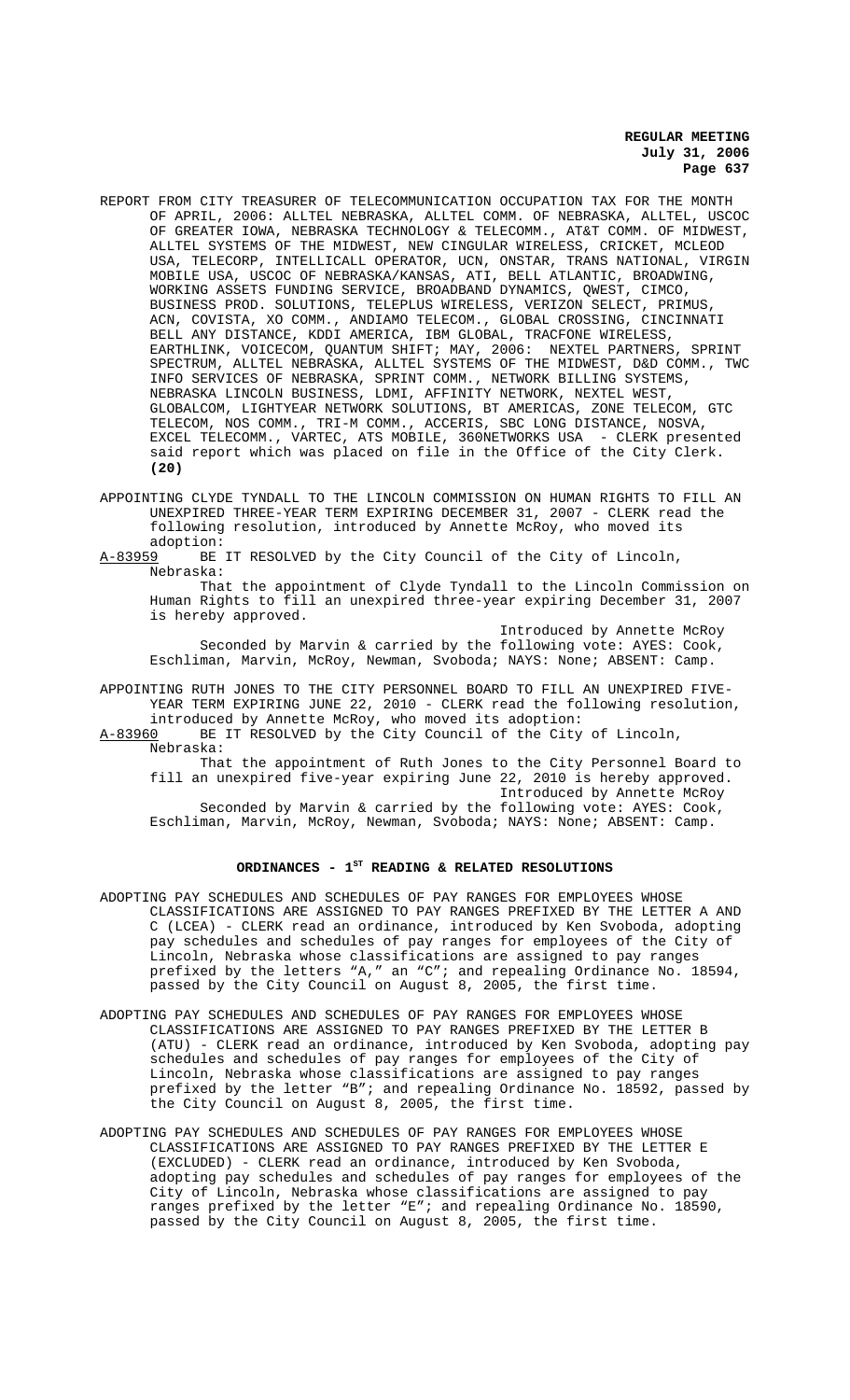- ADOPTING PAY SCHEDULES AND SCHEDULES OF PAY RANGES FOR EMPLOYEES WHOSE CLASSIFICATIONS ARE ASSIGNED TO PAY RANGES PREFIXED BY THE LETTER F (IAFF) - CLERK read an ordinance, introduced by Ken Svoboda, adopting pay schedules and schedules of pay ranges for employees of the City of Lincoln, Nebraska whose classifications are assigned to pay ranges prefixed by the letter "F" and repealing Ordinance No. 18591, passed by the City Council on August 8, 2003, the first time.
- ADOPTING PAY SCHEDULES AND SCHEDULES OF PAY RANGES FOR EMPLOYEES WHOSE CLASSIFICATIONS ARE ASSIGNED TO PAY RANGES PREFIXED BY THE LETTER M (MANAGEMENT) - CLERK read an ordinance, introduced by Ken Svoboda, adopting pay schedules and schedules of pay ranges for employees of the City of Lincoln, Nebraska whose classifications are assigned to pay ranges prefixed by the letter "M"; and repealing Ordinance No. 18479, passed by the City Council on December 13, 2004 as amended by Ordinance No. 18674, passed by the City Council on February 6, 2006, the first time.
- ADOPTING PAY SCHEDULES AND SCHEDULES OF PAY RANGES FOR EMPLOYEES WHOSE CLASSIFICATIONS ARE ASSIGNED TO PAY RANGES PREFIXED BY THE LETTER N (NAGE) - CLERK read an ordinance, introduced by Ken Svoboda, adopting pay schedules and schedules of pay ranges for employees of the City of Lincoln, Nebraska whose classifications are assigned to pay ranges prefixed by the letter "N"; and repealing Ordinance No. 18588, passed by the City Council on August 8, 2005, the first time.
- ADOPTING PAY SCHEDULES AND SCHEDULES OF PAY RANGES FOR EMPLOYEES WHOSE CLASSIFICATIONS ARE ASSIGNED TO PAY RANGES PREFIXED BY THE LETTER P (LPU) - CLERK read an ordinance, introduced by Ken Svoboda, adopting pay schedules and schedules of pay ranges for employees of the City of Lincoln, Nebraska whose classifications are assigned to pay ranges prefixed by the letter "P"; and repealing Ordinance No. 18593, passed by the City Council on August 8, 2005, the first time.
- ADOPTING PAY SCHEDULES AND SCHEDULES OF PAY RANGES FOR EMPLOYEES WHOSE CLASSIFICATIONS ARE ASSIGNED TO PAY RANGES PREFIXED BY THE LETTER X (EXCLUDED) - CLERK read an ordinance, introduced by Ken Svoboda, adopting pay schedules and schedules of pay ranges for employees of the City of Lincoln, Nebraska whose classifications are assigned to pay ranges prefixed by the letter "X" and repealing Ordinance No. 18589, passed by the City Council on August 8, 2005, the first time.
- AMENDING SECTION 2.76.445 OF THE LINCOLN MUNICIPAL CODE TO CLARIFY THE PROCEDURE TO BE FOLLOWED WHEN EMPLOYEE'S BEHAVIOR, IF SUBSTANTIATED, WOULD BE CAUSE FOR DISMISSAL; AND AMENDING SECTION 2.78.025 RELATING TO COMPENSATION PLANS TO CHANGE THE PERFORMANCE EVALUATION SCALE FOR EMPLOYEES IN PAY RANGES PREFIXED BY THE LETTER M - CLERK read an ordinance, introduced by Ken Svoboda, amending Title 2 of the Lincoln Municipal Code by amending Section 2.76.445 within Chapter 2.76, Personnel System, to clarify the procedure to be followed when an employee's behavior, if substantiated, would be cause for dismissal; amending Section 2.78.025 within Chapter 2.78, Management Compensation Plan, to change the Performance Evaluation Scale for employees in pay ranges prefixed by the letter "M"; and repealing Sections 2.76.445 and 2.78.025 of the Lincoln Municipal Code as hitherto existing, the first time.
- APPROVING THE LABOR CONTRACT BETWEEN THE CITY AND THE AMALGAMATED TRANSIT UNION EFFECTIVE AUGUST 24, 2006.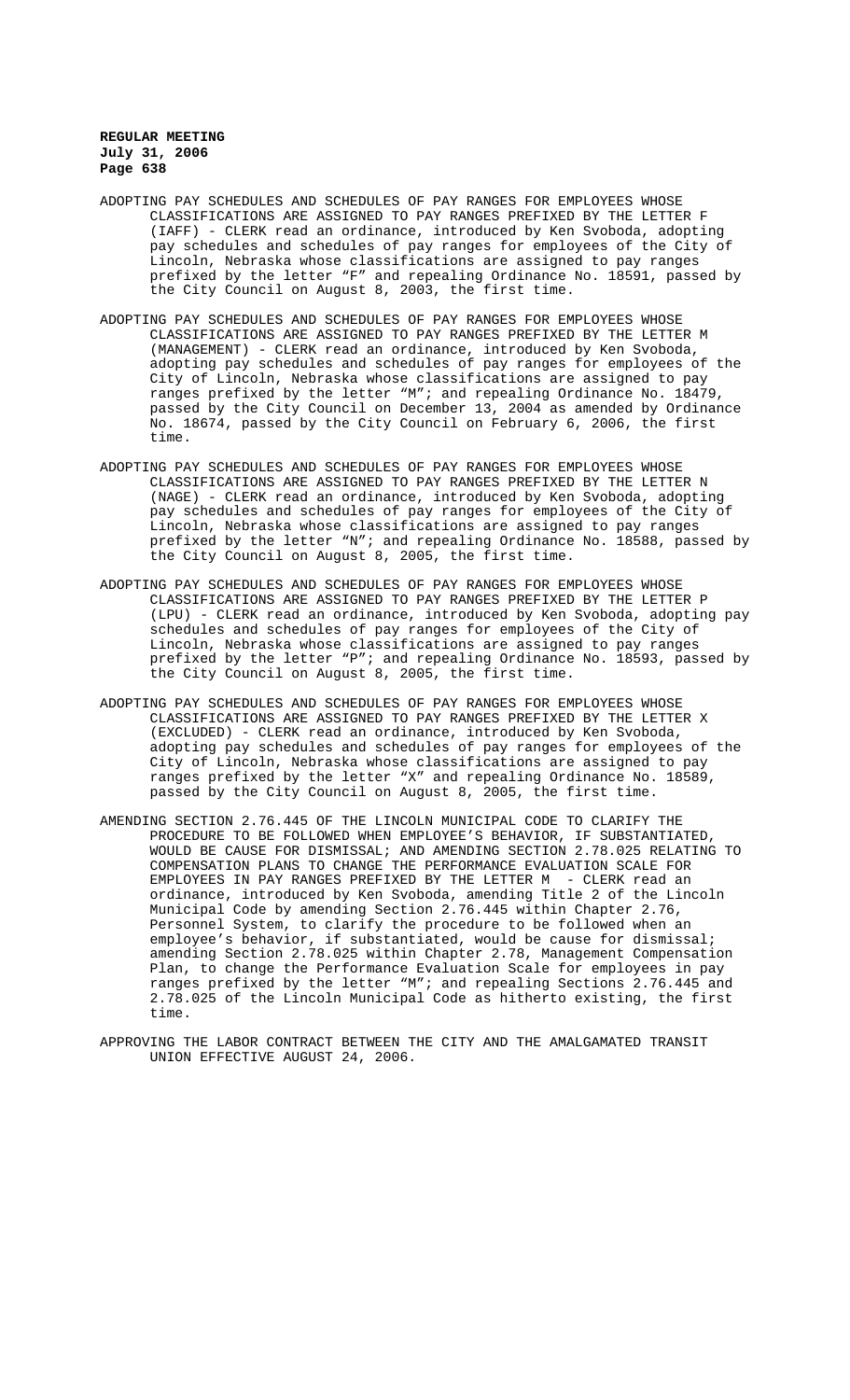# **ORDINANCES - 3RD READING & RELATED RESOLUTIONS (as required)**

CHANGE OF ZONE 06023 - AMENDING CHAPTER 27.80 OF THE LINCOLN MUNICIPAL CODE RELATING TO ZONING TO INCREASE AND AMEND FEES FOR APPLICATION OF A CHANGE OF ZONE, DOWNZONES, PLANNED UNIT DEVELOPMENTS, USE PERMITS, COMMUNITY UNIT PLANS, SPECIAL PERMITS, ADMINISTRATIVE AMENDMENTS, CHANGES IN TEXT, POSTPONEMENT FEES, AND WAIVER OF FEES. (RELATED ITEMS: 06-113, 06-114, 06-115, 06R-146) - CLERK read an ordinance, introduced by Dan Marvin, amending Chapter 27.80 of the Lincoln Municipal Code relating to city zoning fees by amending Sections 27.80.020, 27.80.025, 27.80.030, 27.80.040, 27.80.060, 27.80.070, 27.80.110, and 27.80.125 to increase and amend current zoning fees; adding a new section numbered 27.80.135 to establish a fee for filing an application to waive and/or modify one or more ordinance requirement or design standard; and repealing Sections 27.80.020, 27.80.025, 27.80.030, 27.80.040, 27.80.060, 27.80.070, 27.80.110, and 27.80.125 of the Lincoln Municipal Code as hitherto existing, the third time.<br>MARVIN Moved to pass the ordinance as read.

Moved to pass the ordinance as read. Seconded by Svoboda & **LOST** by the following vote: AYES: None; NAYS: Cook, Eschliman, Marvin, McRoy, Newman, Svoboda; ABSENT: Camp. The ordinance, having **LOST**, was assigned the File **#38-4532** & was placed on file in the Office of the City Clerk.

MISC. 06005 - AMENDING CHAPTER 26.33 OF THE LINCOLN MUNICIPAL CODE RELATING TO LAND SUBDIVISION TO INCREASE APPLICATION FEES FOR FINAL PLATS, PRELIMINARY PLATS, CHANGE IN TEXT, WAIVERS AND APPEALS, AND POSTPONEMENTS. (RELATED ITEMS: 06-113, 06-114, 06-115, 06R-146) - CLERK read an ordinance, introduced by Dan Marvin, amending Chapter 26.33 of the Lincoln Municipal Code relating to Land Subdivision Ordinance Fees by amending Section 26.33.020 to increase the filing fee for final plats and to add a street tree management fee of \$4.00 per lot; amending Section 26.33.030 to increase the filing fee for preliminary plats; amending Section 26.33.090 to increase the filing fee for a requested change of text; amending Section 26.33.110 to increase the filing fee for a requested waiver or modification of one or more ordinance requirement or design standard; amending Section 26.33.130 to increase the fee for filing an application that requires any additional legal notice; and repealing Sections 26.33.020, 26.33.030, 26.33.090, 26.33.110, and 26.33.130 or the Lincoln Municipal Code a hitherto existing, the third time.

MARVIN Moved to pass the ordinance as read.

Seconded by Svoboda & **LOST** by the following vote: AYES: None; NAYS: Cook, Eschliman, Marvin, McRoy, Newman, Svoboda; ABSENT: Camp. The ordinance, having **LOST**, was assigned the File **#38-4533** & was placed on file in the Office of the City Clerk.

AMENDING SECTION 14.20.020 OF THE LINCOLN MUNICIPAL CODE TO INCREASE THE APPLICATION FEE FOR THE VACATION OF PUBLIC WAYS. (RELATED ITEMS: 06-113, 06-114, 06-115, 06R-146) - CLERK read an ordinance, introduced by Dan Marvin, amending Section 14.20.020 of the Lincoln Municipal Code relating to the vacation of public ways to increase the application fee for such a vacation request from \$125.00 to \$250.00; and repealing Section 14.20.020 of the Lincoln Municipal Code as hitherto existing, the second time.<br>MARVIN Moved to p.

Moved to pass the ordinance as read. Seconded by Svoboda & carried over to Aug. 7, 2006 due to a tie vote: AYES: Marvin, Newman, Svoboda; NAYS: Cook, Eschliman, McRoy; ABSENT: Camp.

APPROVING AN INCREASE IN APPLICATION FEES FOR COMPREHENSIVE PLAN AMENDMENTS AND COMPREHENSIVE PLAN CONFORMANCE. (RELATED ITEMS: 06-113, 06-114, 06- 115, 06R-146) (ACTION DATE: 7/31/06)- CLERK read the following resolution, introduced by Dan Marvin, who moved its adoption: Seconded by Ken Svoboda & **LOST** by the following vote: AYES: Marvin, Newman; NAYS: Cook, Eschliman, McRoy, Svoboda; ABSENT: Camp. The resolution, having **LOST**, was assigned the File **#38-4534** & was placed on file in the Office of the City Clerk.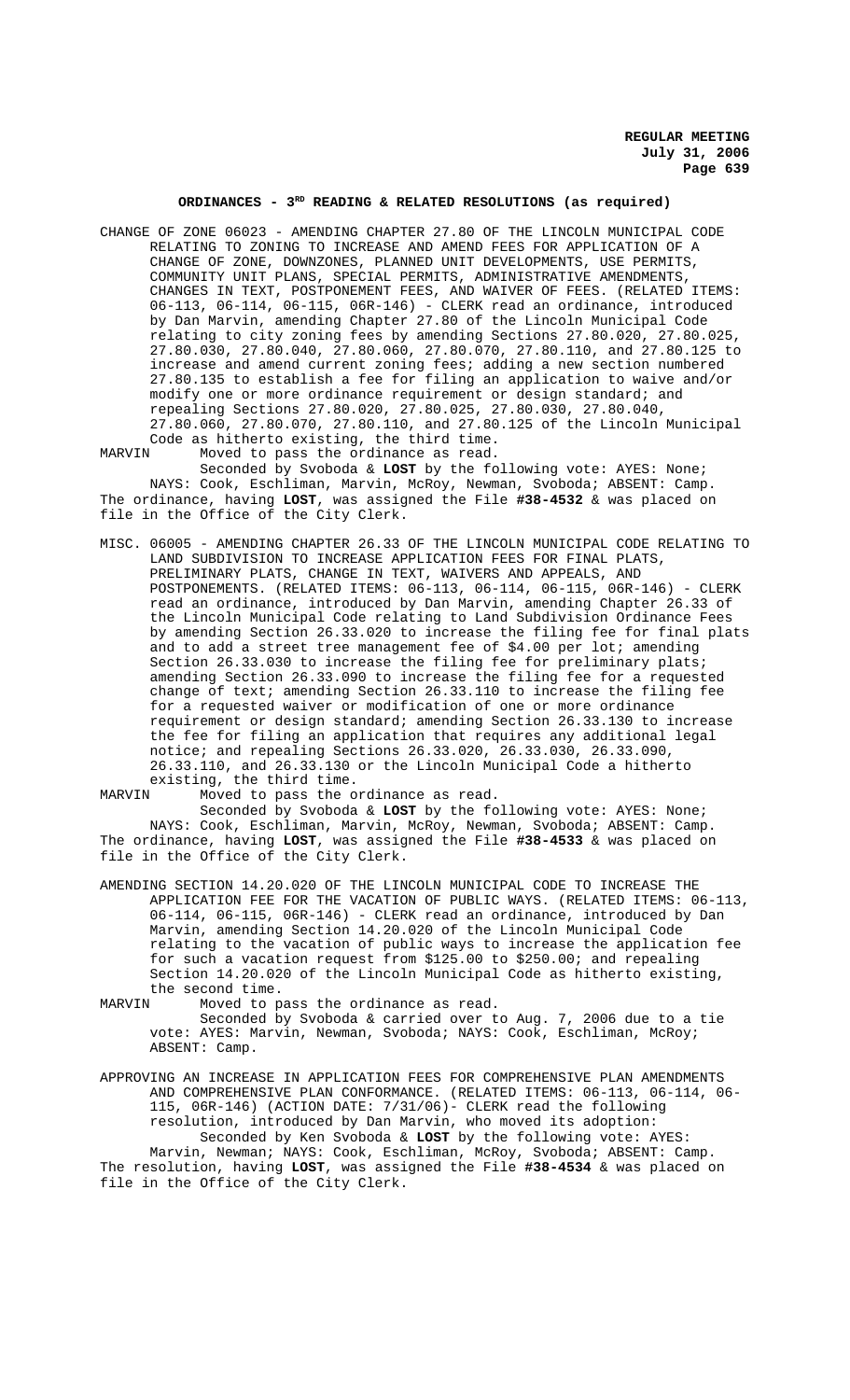AUTHORIZING AND PROVIDING FOR THE ISSUANCE OF REVENUE BONDS OF THE SOLID WASTE MANAGEMENT ENTERPRISE OF THE CITY OF LINCOLN, NEBRASKA - CLERK read an ordinance, introduced by Dan Marvin, authorizing and providing for the issuance of Revenue Bonds of the City of Lincoln, Nebraska for the purposes of its Solid Waste Management facilities; prescribing the form and details of Revenue Bonds issued hereunder; covenanting as to the establishment, maintenance, revision and collection of charges and rates for the use and services of the Solid Waste Management facilities and the application, collection and disbursement of the revenues derived therefrom; limiting the payment of the principal of and interest on Revenue Bonds issued hereunder solely to the revenues of the Solid Waste Management facilities and pledging such revenues to such payment; setting forth the conditions for the issuance of Revenue Bonds hereunder or the issuance of other solid waste management revenue obligations pursuant hereto; setting forth events of default and the rights and remedies of the registered owners of Revenue Bonds issued hereunder; making various other covenants, agreements and provisions in connection with the foregoing; providing for severability; and related matters, the third time.<br>MARVIN Moved

Moved to pass the ordinance as read.

Seconded by Svoboda & carried by the following vote: AYES: Cook, Eschliman, Marvin, McRoy, Newman, Svoboda; NAYS: None; ABSENT: Camp. The ordinance, being numbered **#18774**, is recorded in Ordinance Book #25, Page

- AUTHORIZING THE ISSUANCE OF NOT TO EXCEED \$4,500,000 AGGREGATE PRINCIPAL AMOUNT OF SOLID WASTE MANAGEMENT REVENUE BONDS - CLERK read an ordinance, introduced by Dan Marvin, authorizing the issuance of Solid Waste Management Revenue Bonds, Series 2006, of the City of Lincoln, Nebraska in an aggregate principal amount not to exceed \$4,500,000; fixing in part and providing for the fixing in part of the details of the Bonds; providing for the sale of the Bonds and the application of the proceeds of such sale; taking other action in connection with the foregoing; and related matters, the third time.<br>MARVIN Moved to pass the ordinance as read.
- Moved to pass the ordinance as read. Seconded by Svoboda & carried by the following vote: AYES: Cook, Eschliman, Marvin, McRoy, Newman, Svoboda; NAYS: None; ABSENT: Camp. The ordinance, being numbered **#18775**, is recorded in Ordinance Book #25, Page
- AMENDING AND ADDING SECTIONS TO CHAPTER 10.14 (RULES OF THE ROAD) AND CHAPTER 10.48 (BICYCLES) WITHIN TITLE 10 OF THE LINCOLN MUNICIPAL CODE RELATING TO VEHICLES AND TRAFFIC TO DEFINE BICYCLE LANES AND TO REGULATE THE USE OF BICYCLE LANES - PRIOR to reading:
- ESCHLIMAN Moved to amend Bill No. 06-121 by 1. On page 6, after line 11,<br>insert a new Section 12 to read as follows: <u>Section 12. The City</u> insert a new Section 12 to read as follows: Section 12. Council shall no later than August 1, 2007 review Title 10 of the Lincoln Municipal Code relating to bicycle lanes for the purpose of determining the continued existence of the ordinance. The Council will review bicycle injuries, number of accidents, the effect on automobile and pedestrian traffic and the location and placement of lanes; 2. Renumber the subsequent Section numbers accordingly. Seconded by McRoy & carried by the following vote: AYES: Cook,

Eschliman, Marvin, McRoy, Newman, Svoboda; NAYS: None; ABSENT: Camp. CLERK Read an ordinance, introduced by Dan Marvin, amending Title 10 of the Lincoln Municipal Code relating to Vehicles and Traffic to define bicycle lanes and regulate the use of bicycle lanes by adding a new section numbered 10.02.055 to add the definition of "bicycle lane"; amending Chapter 10.14, Rules of the Road by amending Section 10.14.030 (Stop When Traffic Obstructed) and Section 10.14.050 (Use of Restricted Areas Adjacent to Curb and Changing Course) and by adding a new section numbered 10.14.055 (Enter Traffic Lanes or Changing Course Without Safety; amending Chapter 10.48, Bicycles, by amending Section 10.48.130 (Right-of-way), Section 10.48.140 (Right Turn Lanes), Section 10.48.150 (Riding to Right of Roadway), Section 10.48.190 (Riding in Group), and Section 10.48.280 (Penalty) and adding a new section numbered 10.48.185 (Designated Bicycle Lane; Direction); and repealing Sections 10.14.030, 10.14.050, 10.48.130, 10.48.140, 10.48.150, 10.48.180, 10.48.190, and 10.48.280 of the Lincoln Municipal Code as hitherto existing, the third time.<br>MARVIN

Moved the ordinance as amended.

Seconded by Cook & carried by the following vote: AYES: Cook, Eschliman, Marvin, McRoy, Newman; NAYS: Svoboda; ABSENT: Camp. The ordinance, being numbered **#18776**, is recorded in Ordinance Book #25, Page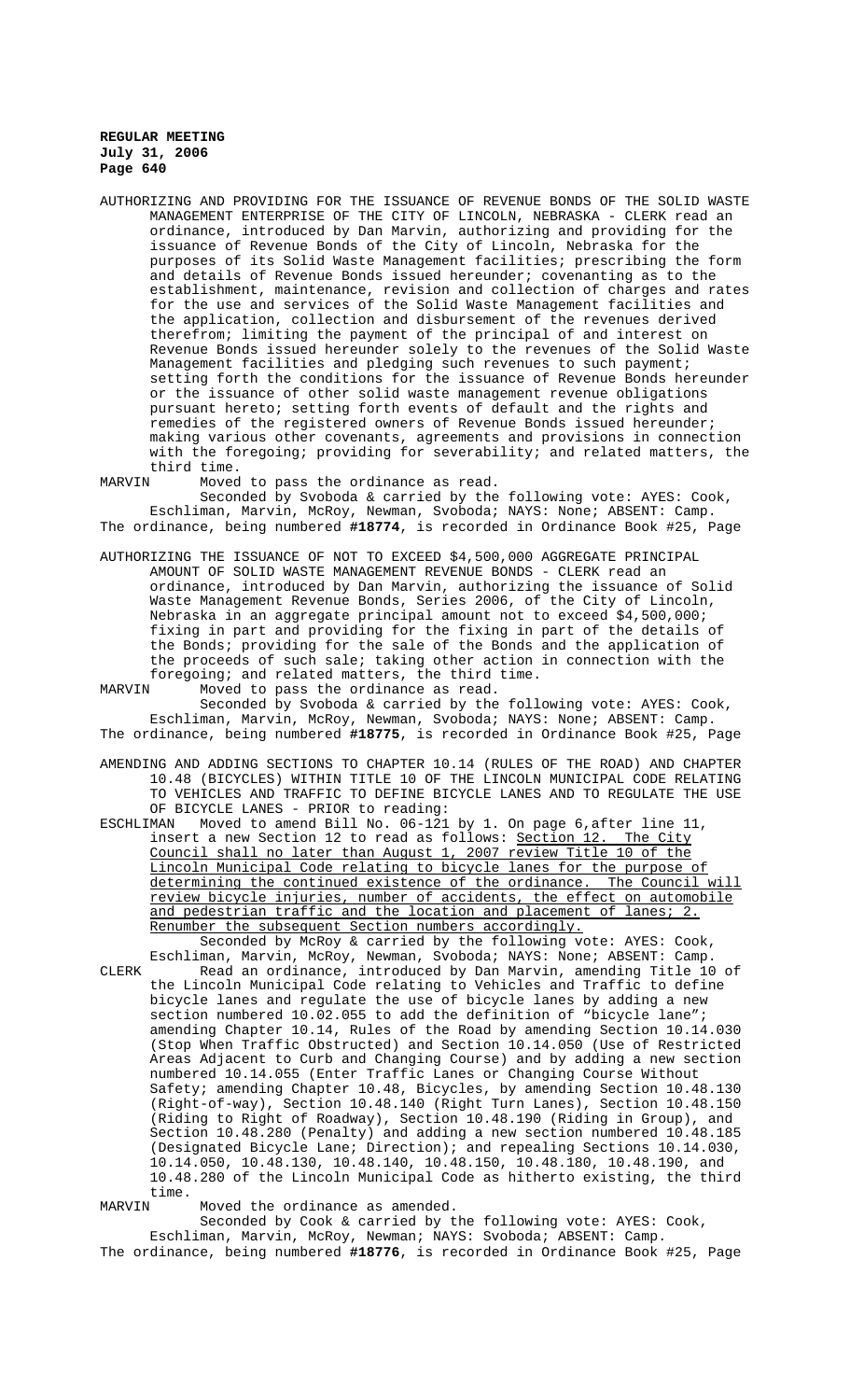- STREET NAME CHANGE 06002 RENAMING THAT PORTION OF N. 14TH STREET FROM CORNHUSKER HIGHWAY SOUTH TO MILITARY AVENUE AND THAT PORTION OF N. 19TH STREET FROM R STREET SOUTH TO O STREET AS NORTH ANTELOPE VALLEY PARKWAY; RENAMING THAT PORTION OF S. 19TH STREET FROM O STREET SOUTH TO K STREET AS SOUTH ANTELOPE VALLEY PARKWAY; AND RENAMING THE NEW EAST/WEST ROADWAY FROM 10TH STREET NORTHEAST TO 33RD AND SUPERIOR STREETS AS SALT CREEK ROADWAY - PRIOR to reading:<br>SVOBODA Moved to amend Bill N
- Moved to amend Bill No. 06-122 by 1. On page 1, line 2, after the word "Avenue" insert a comma and the following language: the new north/south roadway from Military Avenue to R Street; 2. On page 1, line 4, after the word "renaming" insert the following language: that portion of Holdrege Street and; 3. On page 1, line 12, after the word "Avenue insert a comma and the following language: the new north/south roadway from Military Avenue to R Street; 4. On page 1, line 16, strike the word "The" and insert the following language: That portion of Holdrege Street and the: 5. On page, after line 17 add a new Section 2 to read as follows: That the new street names shall go into effect at such time as each segment of new street construction is completed; 6. On page 1, line 18, renumber Section 2 as Section 3. Seconded by McRoy & carried by the following vote: AYES: Cook,

Eschliman, Marvin, McRoy, Newman, Svoboda; NAYS: None; ABSENT: Camp. CLERK Read an ordinance, introduced by Dan Marvin, changing the name of that portion of N. 14<sup>th</sup> Street from Cornhusker Highway south to Military

Avenue and that portion of N. 19<sup>th</sup> Street from R Street south to O Street as North Antelope Valley Parkway; renaming that portion of S. 19<sup>th</sup> Street from O Street south to K Street as South Antelope Valley Parkway; and renaming the new east/west roadway from  $10^{\text{th}}$  Street northeast to 33rd and Superior Streets as Salt Creek Roadway, the third time.

MARVIN Moved to pass the ordinance as amended.

Seconded by Cook & carried by the following vote: AYES: Cook, Eschliman, Marvin, McRoy, Newman, Svoboda; NAYS: None; ABSENT: Camp. The ordinance, being numbered **#18777**, is recorded in Ordinance Book #25, Page

CHANGE OF ZONE 06041 - APPLICATION OF SCHROEDER/KLEIN INVESTMENTS FOR A CHANGE OF ZONE FROM AG AGRICULTURAL DISTRICT TO I-3 EMPLOYMENT CENTER DISTRICT, ON PROPERTY GENERALLY LOCATED AT S. 14TH STREET AND YANKEE HILL ROAD - CLERK read an ordinance, introduced by Dan Marvin, amending the Lincoln Zoning District Maps attached to and made a part of Title 27 of the Lincoln Municipal Code, as provided by Section 27.05.020 of the Lincoln Municipal Code, by changing the boundaries of the districts established and shown thereon, the third time.<br>MARVIN Moved to pass the ordinance

Moved to pass the ordinance a read. Seconded by Svoboda & carried by the following vote: AYES: Cook, Eschliman, Marvin, McRoy, Newman, Svoboda; NAYS: None; ABSENT: Camp. The ordinance, being numbered **#18778**, is recorded in Ordinance Book #25, Page

#### **REGISTERED TO SPEAK SESSION - NONE**

### **OPEN MICROPHONE SESSION**

Bob Reynolds, 4700 S. 47<sup>th</sup> Street, came forward as a retired firefighter requesting a public apology be made in reference to negative remarks made toward the Fire Department. He felt remarks need to be directed at the Fire Department Administration and not the Fire Department in general which he feels reflects negatively on the<br>Firefighters and Paramedics. Discussion followed. Firefighters and Paramedics.

### **MISCELLANEOUS BUSINESS**

#### **PENDING -**

SVOBODA Moved to extend the Pending List to August 7, 2006. Seconded by Marvin & carried by the following vote: AYES: Cook, Eschliman, Marvin, McRoy, Newman, Svoboda; NAYS: None; ABSENT: Camp.